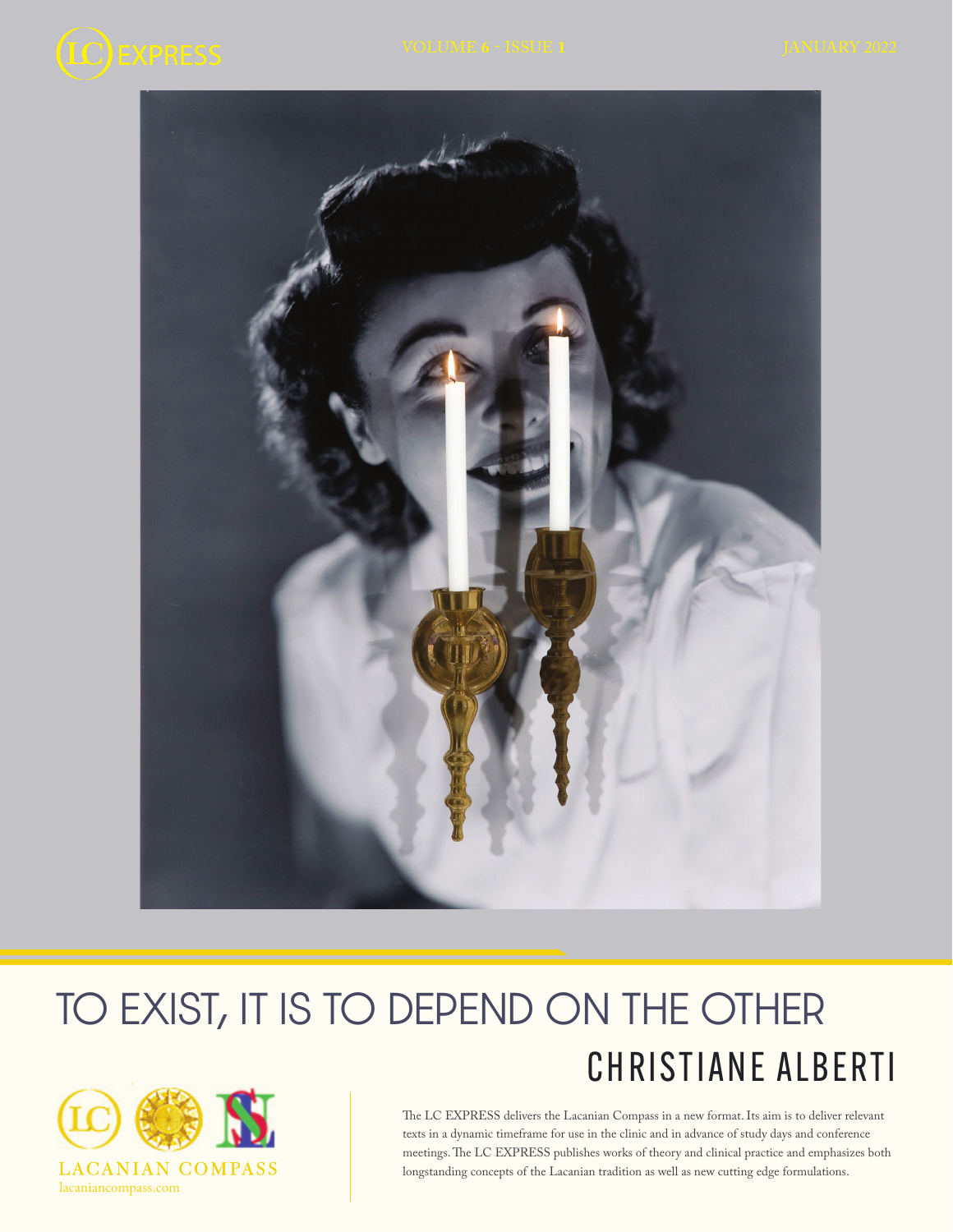

## **PRÉCIS**

Cristiane Alberti in her video conference for the Lacanian Compass in 2021, took us through this journey of Lacan's teachings to grasp its implications in our contemporary culture, in psychoanalysis and with regard to the sinthome. The first one of such implications, she reminded us, is that The woman, as a signifier, is lacking in the symbolic and its consequences apply to all speaking beings. It alludes to an absence that brings the possibility of something beyond the Phallic with its reference to the universal and ideals. Today, Alberti remarks, there is a push for sexual identity which masks as the multiple, but in fact reinforces allocations. What Lacan calls the feminine principle designates an authentic singularity. It is Lacan's response to universality which is in the domain of value and not of existence. On the path of analysis, Alberti underlines that *The woman does not exist* leads beyond the fictions to which the Other would have us assigned. Analysis brings to light the experience of what Lacan calls sex as such, *heteros*, based on the logic of the not-all. It is a logic where one really exists and in a unique way. It is the path of the sinthome.

#### *Liliana Kruszel*

To Exist, It Is To Depend On The Other*, was a video conference given by Christiane Alberti for the Lacanian Compass USA, August 29, 2021.*

**Christiane Alberti** is a psychoanalyst in Toulouse, Analyst Member of the School (AME) of the École de la Cause Freudienne (ECF), member of the ECF and the World Association of Psychoanalysis (WAP). She is a professor at the Department of Psychoanalysis of the Paris VIII University, professor and coordinator of the Clinical College of Toulouse. She is particularly interested in the subject of motherhood. President of "The WAP Great Online Conversation, 2022: The Woman Doesn't Xxist".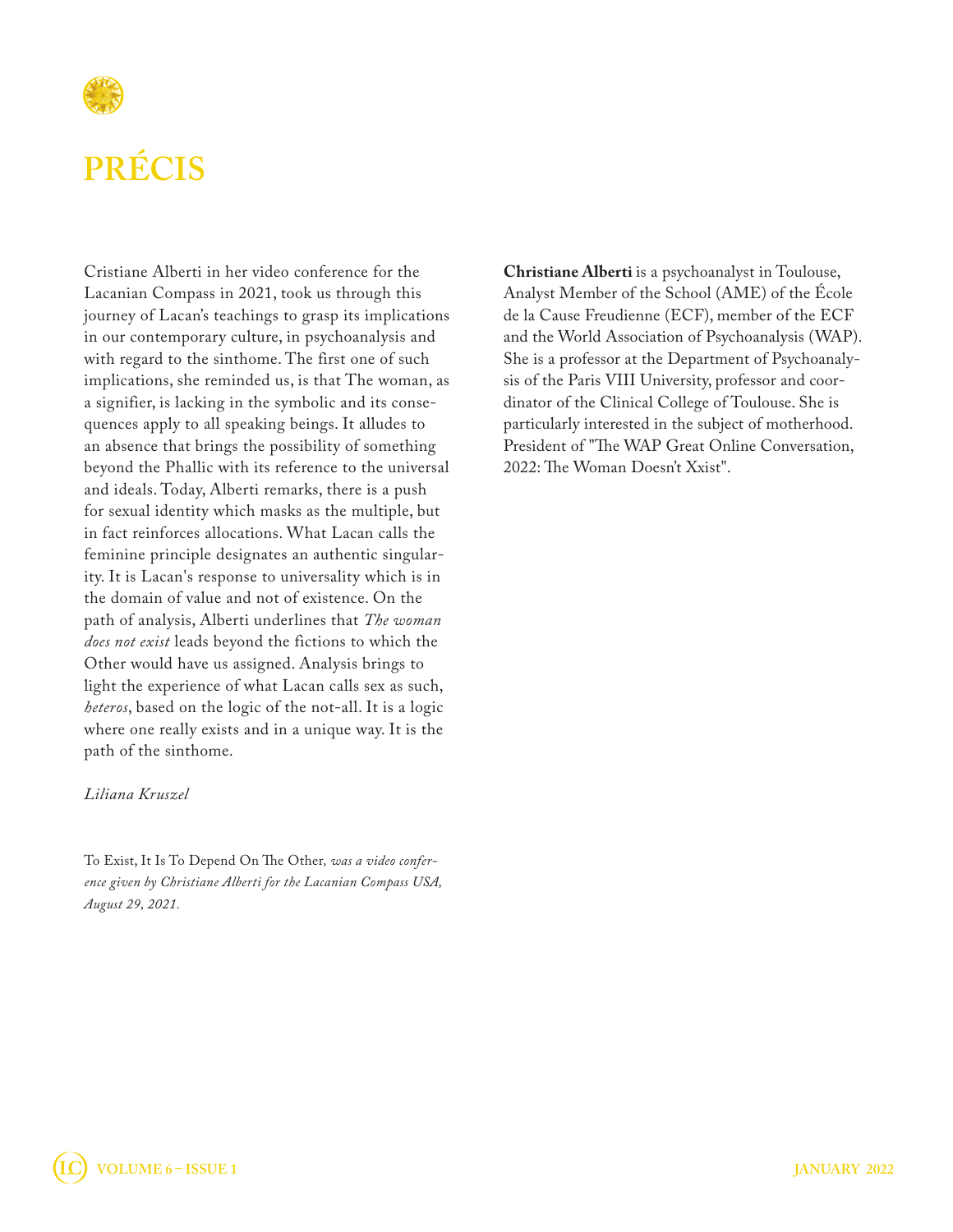## TO EXIST, IT IS TO DEPEND ON THE OTHER

I immediately indicate that I chose this title from the perspective of "The Feminine Other," by playing on the equivocation of "the Other," that is to say, the other in the sense of otherness, of the unfamiliar, of strangeness, but also to say an other conception of the feminine which is that of Lacan. The woman has always been the other sex. The female sex is fundamentally the Other. We've made "The" woman out of her, with a capital T, which assumes, as the poet says, that we remain separated from her forever. This way we can say that "The" woman embodies "The Thing" as a place of enjoyment, as shown in particular by courtly love. Outside of the signified, as foreigner, "The woman" is not, except as empty.<sup>1</sup> Lacan indicates that it is in this imagery that we experience our relationship with The woman even today. From this Other I will forever be separated. No word, no sexual relationship will arrive to overcome this separation. It is the woman that I have not encountered; it is the one that I have lost forever that I miss, and about which I dream. For Lacan, it is sheer madness to think that by calling her "*my wife*," that by saying, "*you are my wife,*" one can hope to make her one's own one day.

#### **A LACK OF SAYING**

With this quote "*The woman does not exist,*" it is not a matter of wondering in which sex one lives, how one experiences it, feels it, how one identifies with it, how one faces it or refuses it. It is a question of grasping what must be understood by "*The woman*" when Lacan suggests that she does not exist. He does not speak of women, but of "*The woman*" as a signifier lacking in the symbolic. The resulting consequences apply to all speaking beings, for both women and men alike, and in a trans-structural way. Missing does not mean less, does not mean negativity, but on the contrary it means an absence that brings the possibility of something beyond the phallus.

It is first of all through psychosis, in the questioning of the relation to the phallus, that Lacan is led to represent the lack of a signifier in the Other. In the seminar *The Psychoses*, without formulating as such the lack of the signifier "*The woman*," Lacan finds an answer to this questioning: the character of absence is referred to the imaginary of the woman, where the phallic symbol is prevalent.2 "*The feminine sex has a character of absence, emptiness, hole, which means that it happens to be less desirable than the masculine sex in what it provokes, and an essential asymmetry appears.*"3 He points out that there is no symbolization of the female sex as such because the imaginary only provides an absence, where there is a prevalent symbol on the phallic side. In any case, the paths of symbolization are not the same. There is an asymmetry. Everything that can be designated as male or female in the imaginary is ambiguous, revocable, open to criticism in the symbolic. So, woman, daughter, sister, wife, mother, concubine, names or images of the eternal feminine, try in vain to capture the referent of "*The woman*". The feminine Other is elusive, her being depends only on the symbol that supports her. As Lacan says, it is a being without being, like all speaking beings. But on the woman's side, he points out, the lack is redoubled. Indeed, the repressed phallus is inadequate to represent her. And as a phallus, how should it represent her? "*What else than a denial? […] Yet it is only from this angle that Woman appears in the Freudian logic […]. The phallus [...]* 

<sup>1</sup> Lacan J., The Seminar, Book VII, The Ethics of Psychoanalysis (1959- 1960). Edited By Jacques-Alain Miller.

<sup>2</sup> Lacan J., The Seminar, Book III, The Psychoses (1955-1956). Edited By Jacques-Alain Miller.

<sup>3</sup> Ibid., p. 199 (French version).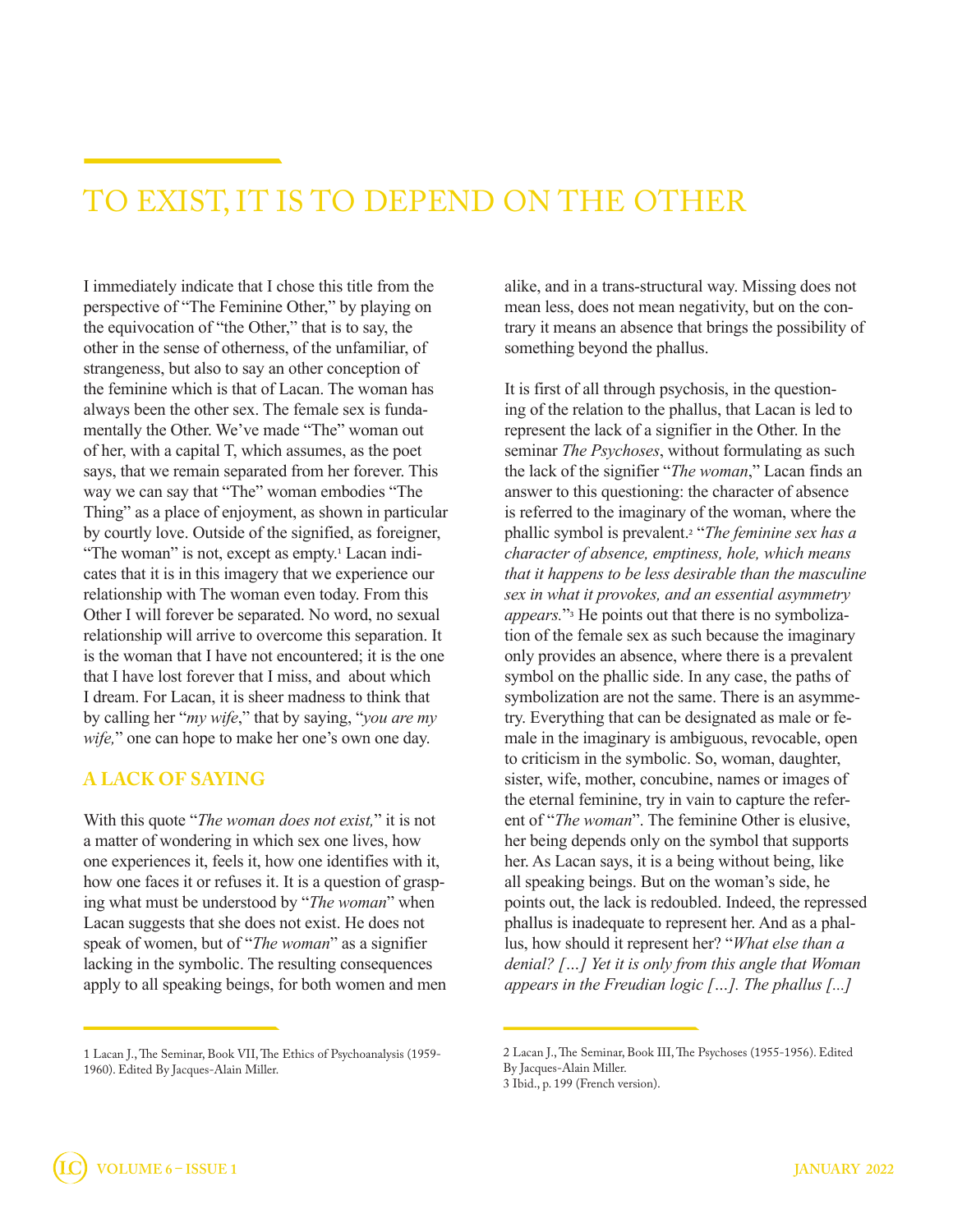*which may well be her representative, but which has nothing to do with her.*"<sup>4</sup> This is a remarkable quote where Lacan says that there is a double negation, a way of saying that there is neither representative nor referent of the woman in language.

One of the essential axes of this approach to the feminine Other is to argue that there is no polarity but what Lacan calls the passing on of a lack. The phallus is the signifier privileged to denote the sexual position in the Other. But it is only as a simple mark of difference, which leaves the subject the possibility of making multiple uses of it. As Lacan argues in Seminar XVI, everything that psychoanalysis introduces as the logic of sexuation can be reduced to a single term which is its original term, namely, "*The connotation of a lack, and which is called castration. This essential minus is logical, and without it nothing can work. For both men and women, all normativity is organized around the passing on of a lack.*"5 The phallus is only a principle of substitution which serves to shift enjoyment onto something else. It serves to repress the sexual and the metaphor is its spring; it makes the lack pass through. There is not "*the men*", there is not "*the women*", but there is "*the passing on of a lack*."

#### **OTHER TO HERSELF**

If there is a lack of saying the sexed position in the Other, Lacan indicates a sure direction, always valid, in his *Guiding Remarks for a Congress on Feminine Sexuality*, in the approach of a more substantial existence of the feminine Other: "*feminine sexuality appears as the effort of a jouissance enveloped in its own contiguity [...] to realize itself at the expense of the desire that castration releases in the male by giving him its signifier, the phallus.*"6 It is the jouissance of a woman, therefore, her own jouissance, and not that of the body of the Other that Lacan describes here as a continuous and contiguous jouissance, enveloped in its own contiguity. We can note the enveloping, inseparable character of this jouissance. This passage is essential because it indicates that there is no desire for the penis in women as we commonly hear – this is

a remark made by Jacques-Alain Miller in his course – but what Lacan calls an effort tended towards desire. As if jouissance was more natural to the woman. Jouissance occurs at the expense of desire. There is already in this passage the indication of another regimen of jouissance, beyond the Oedipus which concerns the woman in her desire and in her jouissance. The image that Lacan gives here of the feminine jouissance "*enveloped in its own contiguity*" places us on the path of a structure that has no outside, which relates to the infinite. The structure not of a series of contiguities, but of an uncountable continuum. In this way, Lacan anticipates what he will call "*the singular of confines*" in "*L'Etourdit*." In this logic, in the phallocentric dialectic, the woman represents the absolute Other. Lacan assigns to the woman as such in his *Guiding Remarks for a Congress on Feminine Sexuality*, being "*Other to herself*,"<sup>7</sup> hence an essential strangeness, one could say an essential availability. Thus, one of the chapters of the Seminar, Book XIX, "*... or worse*" was named by J.-A. Miller "*The Vanished Partner.*"

#### **THE VANISHED PARTNERS OR HETEROS**

Didn't Freud conclude his work as the inventor of psychoanalysis on this stop, the enigma of femininity: "*What does a woman want?*" Her jouissance arises here as an enigma, a hole in meaning and at the same time outlines a place, a place in reserve. Freud, through this question, was only expressing how the relationship to the sexed Other, and to the Other in general is problematic. Considered from the perspective of the jouissance of the One, "*the Other as such remains [...] in Freudian theory a problem.*"8 "*Woman does not exist*" is Lacan's response. Indeed, he adopts a radical position in the 1970s, with this shattering declaration: "*there is no second sex [...] [there is] heteros.*"9 There is not The woman as a second sex, but only this "*that, wherever you take it, the Other is absent from the moment when the sexual rapport is at stake.*"10 It is the relation to an Other that empties, vanishes. Lacan deconsists the Other under the species of "*The woman.*" "*The hetero [...] is in the position to* 

<sup>4</sup> Lacan, J. The Seminar, Book XVI: From an Other to the other (French version). Edited By Jacques-Alain Miller. 5 Ibid. p. 224

<sup>6</sup> Lacan J., Guiding Remarks for a Congress on Feminine Sexuality, The Ecrits, W. W. Norton & Company; January 17, 2007. 1st edition. p.735 7 Ibid. p. 732.

<sup>8</sup> Lacan, J., Encore, The Seminar, Book XX, On Feminine Sexuality: The Limits of Love and Knowledge (1972-1973). Edited By Jacques-Alain Miller. P.115 (French version)

<sup>9</sup> Lacan, J., The seminar, Book XIX, "…or Worse". Edited By Jacques-Alain Miller. P.95 (French version)

<sup>10.</sup> Ibid., p. 104.

<sup>11.</sup> Ibid., p. 95.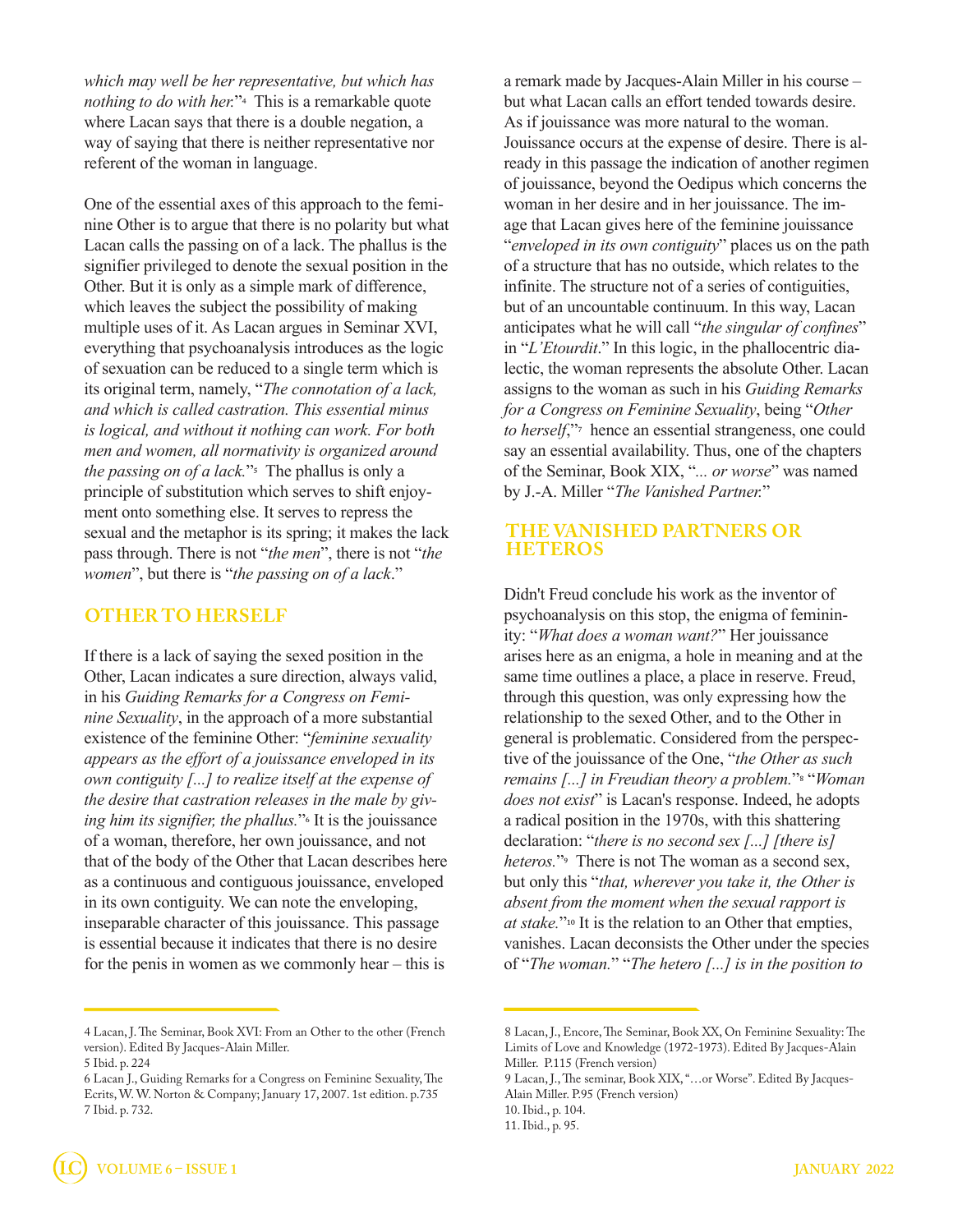*empty itself as a being for the sexual rapport*,"<sup>11</sup> that is to say, in the position of the unconscious partner according to the beautiful formula proposed by J.- A. Miller. The woman gives the illustration of this figure of the Other between meaning and absence — meaning, because she participates in the phallic function via her partner in love, and absence, through which she does not participate in it. It is an absence which is nonetheless a "*joui-absence,*" hence the partner is often in a hurry to inhabit this place of presence, with his presence.

This clarifies that the not-all does not result from an absence of limit but from a relation to infinity. There, where there is an exception that founds the universal of castration, there is a void, nothing that could deny the function. Lacan translates this non-existence by the fact of being absent (*s'absenter*). The woman makes herself the signifier of this big Other that is not there. The Other is not her. She inscribes herself with the signifier of the barred Other,  $S(A)$ .

#### **NO POLARITY BUT THE PASSING ON OF A LACK**

The phallus is the privileged signifier to express the sexual position in the Other. But it is only as a simple mark of difference, just that, nothing but that. This is what leaves the subject with the possibility of making multiple uses of it. As Lacan argues in Seminar XVI, everything that psychoanalysis introduces as the logic of sex can be reduced to a single term which is its original term, namely, "*the connotation of a lack, and which is called castration. This essential minus is logical, and without it nothing would work. For both men and women, all normativity is organized around the passaging on of a lack.*"

#### **THE BANNER OF WOMEN,NOT ALL, NOT ONE**

It is thus feminine sexuality that will lead Lacan to go beyond what is a matter of semblance, the semblance of gender, we might say today. The whole Oedipal architecture made of signifier and image is revealed to be nothing but semblance. Men and women are first and foremost signifiers. Lacan anticipated the era of gender fluidity, which has pulverized the male/female binary. Men, women, genders of all kinds are first of all beings of language. Fatherhood, and soon motherhood, and marriage will be only fictions. There is no reason to believe in them all the way. Lacan will be led to seek a more substantial existence in feminine jouissance. It is on the path of supplemental jouissance that he will go beyond the phallus. He introduces the term sexuation. This is a very important point for these Grand Assises, a term that indicates from the outset the subjective element of a choice that depends on what he called "the formulas of sexuation."

How to understand these formulas? They are formulas that give reference points as to the possible way of situating oneself in sex beyond the stereotypes of the designation man/woman. Thus, in his Seminar *Encore*, he states this choice in the terms of, "the side said to be man," "the side said to be woman." With regard to "the side said to be woman," he insists that there is no woman with a definite article designating the universal of all women. However, he does not exclude talking about the woman in the common sense, and even considers it indispensable. "This is a signifier, this *la*. It is by this that I symbolize the signifier whose place it is essential to mark, which cannot be left empty. This *la* is a signifier whose characteristic is that it is the only one that cannot signify anything, and even to establish the status of the woman in this, that she is not-all." I note this passage, which takes on its full weight in a context where a whole ideology would encourage us to speak outside of gender, outside of sex, outside of metaphor, which is impossible.

The "side said to be man" allows a subject to find accommodation under the regime of castration, in the sense of the limit established by the function of language. The regime of lack is located here on the male side. The experience of the body that corresponds to it is that of a jouissance limited to the phallic organ, localised, experienced as outside the body. This part delimits the world of sexuality where one loves and desires the other with the help of the fantasy – the body of the other one can only enjoy mentally. The "side said to be woman" does not respond to any universal and has only a contingent relation to the phallus. "She only participates in it by wanting to take it [the phallic function] away from man, or else [...] to impose its service on him." But this does not have the effect of universalizing it, because at the root of the not-all, Lacan postulates a properly feminine jouissance, a jouissance of the unspeakable body, without form or response. If we say it is improperly feminine,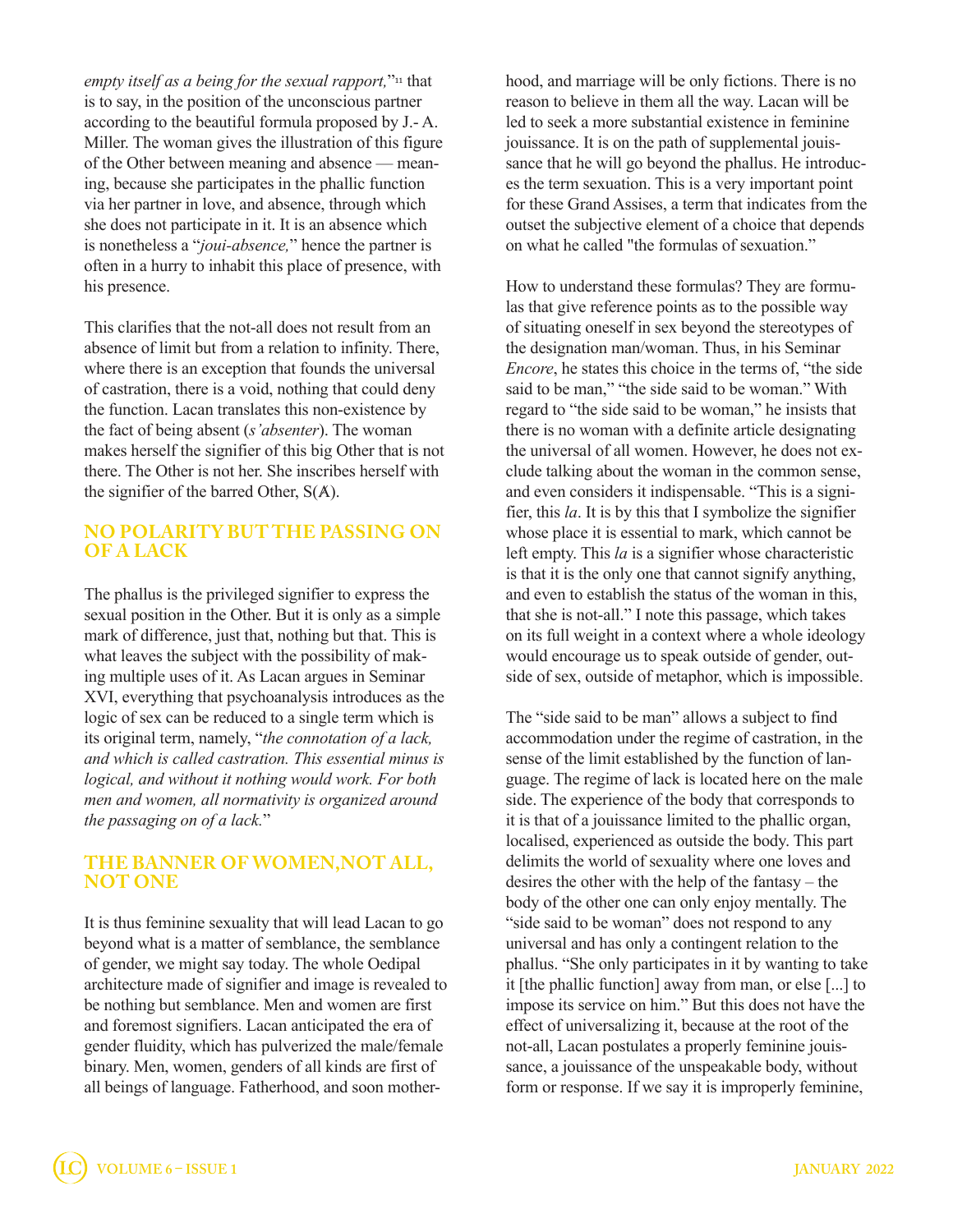as Lacan points out, it is in the sense that it is feminine sexuality that gives the best insight into it. In imaginary terms, we could speak of the Freudian *dark continent* or the *oceanic feeling*, in logical terms, of the infinite or the *not-all*.

It is indeed the image of a jouissance enveloped in its own contiguity that, from the *Guiding Remarks for a Congress on Feminine Sexuality* oriented Lacan in the direction of this relationship to the infinite. These effects of limitlessness are found in particular in mysticism, in forms of self-abandonment that escape the framework given by the fantasy. Lacan defines this supplemental jouissance: "a jouissance of her own, of this *she* that does not exist and does not signify anything."

How to conceive the jouissance of a being that does not exist and does not signify anything? It is not that, on the feminine side, a subject denies castration or refuses it. Her jouissance is elsewhere, it exceeds that. In itself, it does not give any identity to the subject. One does not recognize oneself in it to the point that Lacan could say that it induces rather the feeling of being *Other* to oneself for oneself. It does not give more meaning to life, to reach to that point where precisely the Other lies and reveals its fictional character. Lacan writes it as  $S(A)$ .

We therefore grasp that the requirement for words of love is perhaps the only possible supplemental way of making up for it, moving us away from the cynical solution.

Paradoxically, this jouissance is related in itself to the absence of the Other. This "side said to be woman" is incommensurate with ideals because it does not inscribe itself in the order of values but is a matter of uniqueness, of the One-all-alone, of what exists and makes us unique. That is why we cannot form the set of all women.

Curiously, a woman exists precisely at that point where the Other lacks. It is paradoxical, an existence that arises from what the Other lacks. Existence in fact does not hold up by itself. There is no autonomous definition of existence. It depends on the Other. We understand why Lacan was able to say "to exist, it is not to be, it is to depend on the Other."

Feminine jouissance puts us on the road to existence. Isn't this what, at the end of an analysis, becomes apparent as what gives a more solid foundation to existence? A jouissance that confronts the limit of what can be symbolized, an existence that strangely consists in depending on what does not exist. The decisive step taken here by Lacan is to posit that if women are without real mediation against this supplemental jouissance, they do not have a monopoly on it; it also applies to men. What Lacan calls the feminine principle in "Family Complexes in the Formation of the Individual" can thus be generalized to men. Later in his teaching, he clarifies it as the principle of a jouissance that is supported beyond the phallic sense and that gives its most profound status to jouissance, as J.-A. Miller was able to develop in his course *Being and the One*.

We cannot form the universal of all women, such that the structure of the not-all will lead Lacan to subvert the conception of the social bond based on the universal of all men, in favor of a social bond conceived from the logical power of the not-all, insofar as it takes precedence over the paternal norm.

Is it not the mark that the feminine, insofar as it is not-all, gives to society that Lacan aims at in what he calls the *social instance of woman*, insofar as it transcends the order of the contract and touches the whole of society? Lacan is aiming here, not at the limits of the sublimatory capacity of women, but at what of the feminine is contrary to social entropy. In short, that which, starting from the saying, travels into the depths of love (goût) and is likely to introduce lasting modifications in the social. In the sense, for example, that the *Precieuses* movement has left its mark on language. Everything that tends to go beyond the conformist without aiming for consensus responds to the structure of the not-all, and, one could say, is imbued with the Lacanian feminine. At a time of collapsing discourses, "The woman does not exist" is Lacan's response that is valid for all, in the sense of the social bond possible on the basis of a singular mode of jouissance in tune with the times, the diversity of modes of jouissance, the expansion of the domain of maternity, the plurality of erotomanias. Today there is a *push to sexual identity* which masks as the multiple but in fact reinforces the assignment. What Lacan calls the feminine principle designates an authentic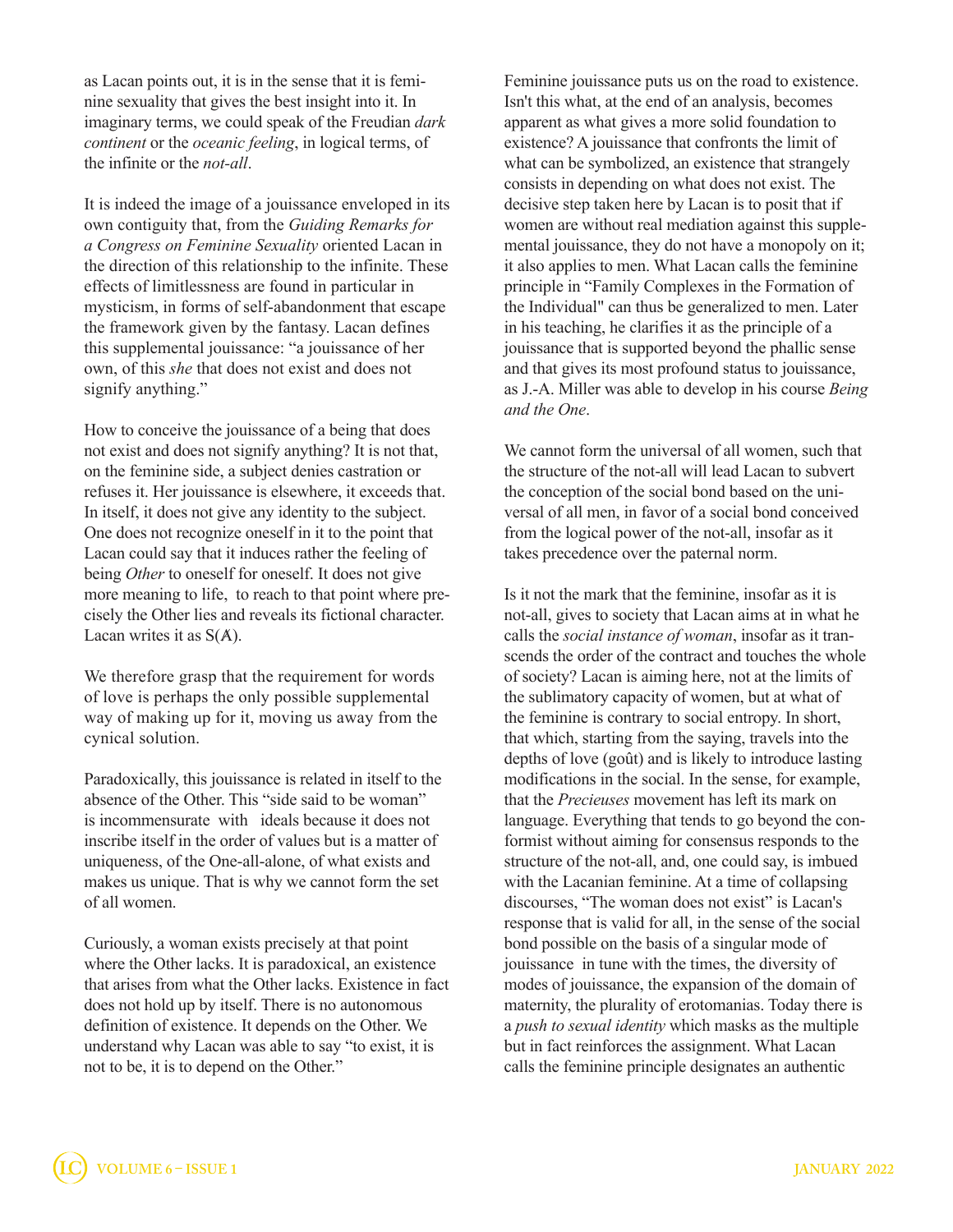singularity. It is Lacan's response to universality, which is in the domain of value and not of existence. J.-A. Miller remarks on several occasions that it is this feminine principle, that it is feminine sexuality that inspired Lacan to make the turn in his last teaching. It was by formulating that "The woman does not exist" that he was able to expand this fall of ideals, this desublimation to other categories. The most famous of these is that of the father, passing from the *Nameof-the-Father* to the *father-version (pere-version),* or from the universal to the singular father worthy by his symptom. Even more surprisingly, the imaginary, pushed aside by the first Lacan, becomes predominant for the second. Lacan has opened a path other than that of discourse, radically subversive of tradition, which found its source in the speech of analysands. He took into account the effect of this speech on the structuration of desire.

The definition of femininity, of the feminine, does not leave us alone. The being that speech gives us is inconsistent, elusive, which leads us to a passion for the right word that would finally say the authentic feminine being. Isn't this what can push a woman to seek in analysis a ground that is less elusive? Now, as Lacan says, "of women [...] [everything can] be said even if it comes from a place without reason". On this path, analysis leads beyond the fictions to which the Other would have us assigned. It allows us to see ourselves that the signifiers that govern our lives only depend on the contingency of the signifier. Beyond the phantasmatic cover that compensated for our ontological lack, analysis brings to light the experience of what Lacan calls sex as such, *heteros*, based on the logic of the *not-all*. It is a logic that fits into a network more fundamental than that of fantasy, more stable than gender values, stronger than anything else, where one really exists and in a unique way. It is the path of the sinthome that in this sense feminizes us.



*Translation, An Bulkens, Renata Texeira, Ed Pluth Final translation and edits, Elizabeth Rogers*